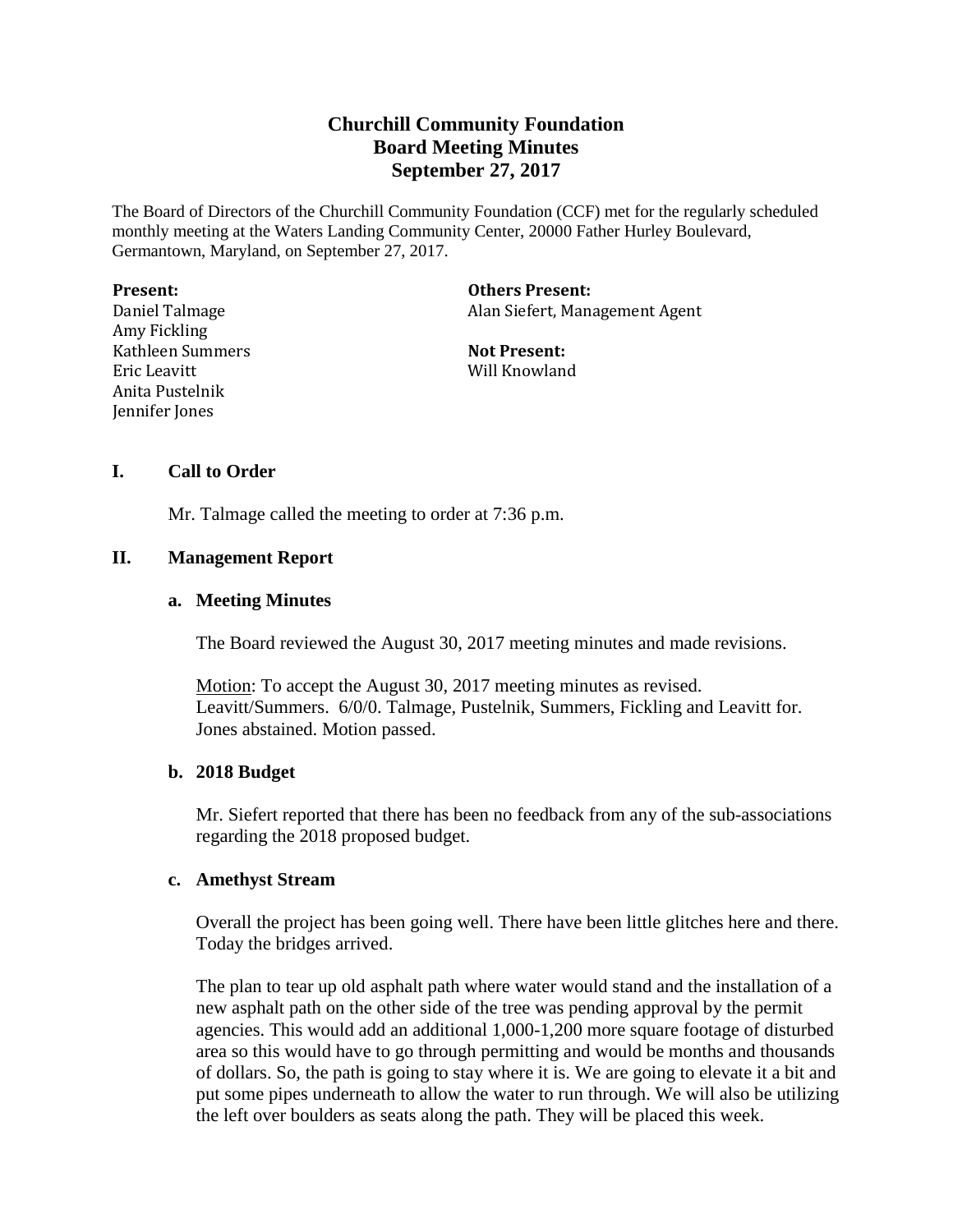Gaby is putting together stream maintenance specs as we are to be maintaining the stream for ten years.

# **d. Dredging**

The dredging will be completed in three weeks. They have been running into issues with trees in the water. The loads are going to the Loudoun Quarry. They are in the process of filling it back up. They are accepting any trees or debris that fit into the dump truck. There are several trees/logs left in the lake that are too big. A place was found that will take them. They will be brought out, sawed up and put into a dumpster. There is a possibility of some of these hard wood logs being sold. We should acknowledge that the dredge work needs to be completed at the end of the lake near the weir and we should set a cap of not more than \$20,000 (\$5,000 for trucking and not more than \$15,000 for stump/tree removals).

Motion: To approve the extra dredging in area C for \$5,000. Leavitt/Pustelnik. 6/0/0. Talmage, Jones, Summers, Fickling, Pustelnik and Leavitt for. Motion passed.

Motion: To approve additional work for tree and tree stump removal and disposal not to exceed \$15,000 with the understanding that this amount will be negotiated on the Foundation's behalf.

Leavitt/Jones. 6/0/0. Talmage, Jones, Summers, Fickling, Pustelnik and Leavitt for. Motion passed.

Sandbar by Amethyst is gone. They are actually all the way in the back bay now. They called today to report they were digging into vegetation. Alan said it was fine; go ahead and take it. They should be able to get out of there by the first week of November including cleanup of the area.

# **e. Submerged Vegetation**

Mainscapes grabbed a bunch of the cattails and tubers from the dredge areas and moved them around to help with the wave action. This will allow a buffer area to build up soil without using stone/rock.

# **f. Churchill East Main Stem**

Gaby finished the grant submission to DER for the engineering of the Churchill East main stem. Mr. Talmage and Mr. Siefert reviewed and it was submitted on time.

# **g. Tree Work**

The removal of the dead trees at the mouth of the Amethyst stream and along the Waters Landing shore was completed yesterday evening by S&P Tree Care. There is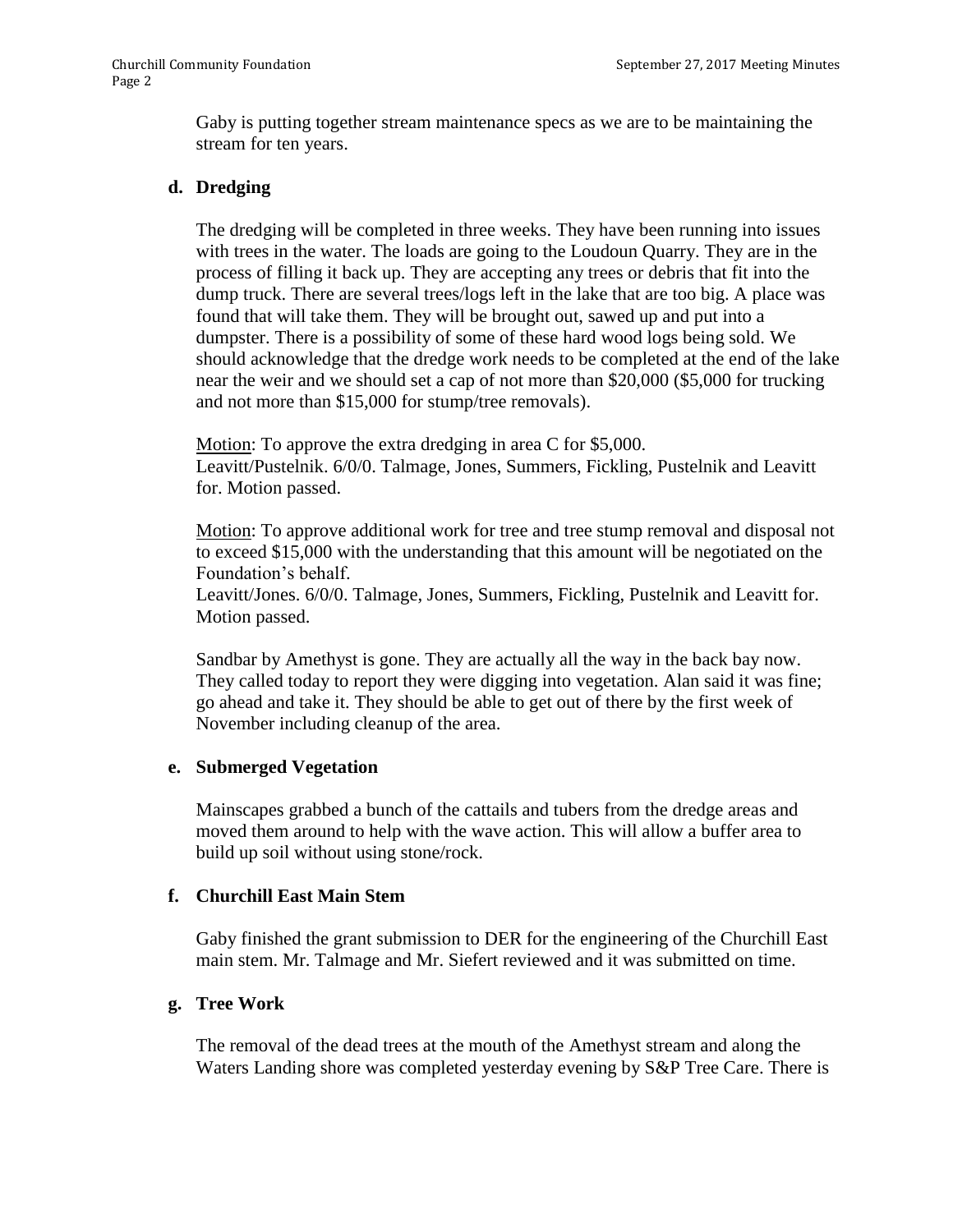still some mystery as to what happened to these trees. It is really wide open now and we could use 12-15 trees to fill it back in. Oak or Willow trees would be preferred.

Motion: To approve the purchasing and installation of additional trees up to \$2,500 at the mouth of the Amethyst stream and along the Waters Landing shore. Jones/Leavitt. 6/0/0. Talmage, Jones, Summers, Fickling, Pustelnik and Leavitt for. Motion passed.

### **h. Financials**

The Board reviewed the financials for the month ending August 31, 2017.

# **i. Operating Checklist/Pending Projects**

The Board reviewed the operating checklist and pending projects with Mr. Siefert.

# **III. Old Business**

# **IV. New Business**

#### **a. Fish Restocking**

The Board asked Mr. Siefert to look into options for adding fish to the lake.

# **b. Waters Landing Community Site Plan Amendment**

The Board discussed the Waters Landing Community Site Plan Amendment and its impact on the Amethyst Stream Valley.

#### **c. Ornamental Grass**

The Board discussed whether some additional grass should be taken from the dam now or in the spring. It was decided it should wait until spring.

# **V. Next Meeting**

The next meeting of the Board of Directors for the Churchill Community Foundation will be Wednesday, October 25, 2017 at 7:30 p.m. at the Waters Landing Community Center.

# **VI. Adjournment**

Motion: To adjourn the meeting at 9:29 p.m. Jones/Fickling. 6/0/0. Leavitt, Pustelnik, Talmage, Fickling, Jones and Summers for. Motion passed.